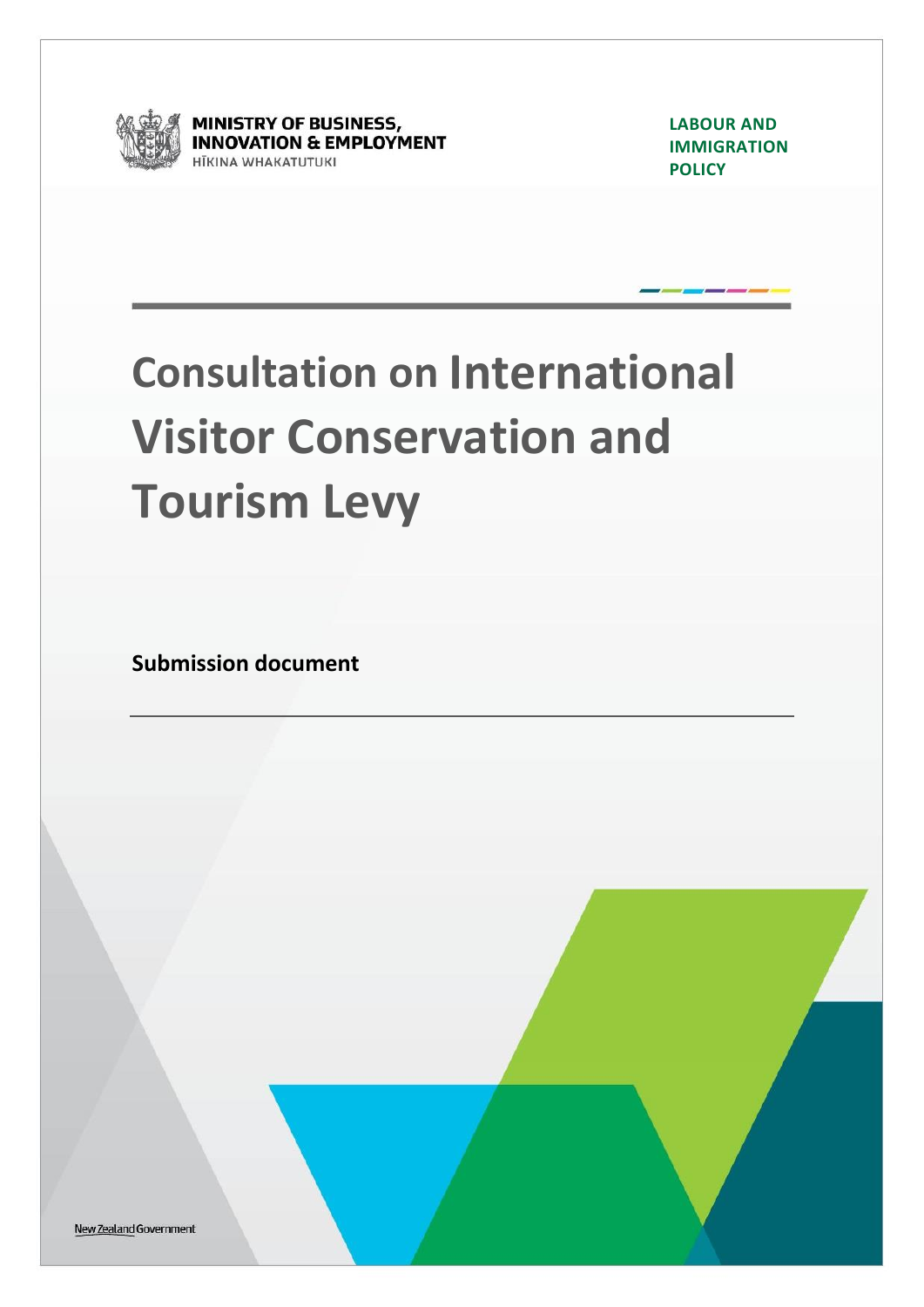### **The consultation process**

#### **The Ministry of Business Innovation and Employment (MBIE) is consulting on:**

You are invited to make a submission on the proposals raised in the discussion document. Submissions are due by **Sunday 22 July 2018**.

Please email your submission t[o tourism@mbie.govt.nz](mailto:tourism@mbie.govt.nz) using the below template.

Your submission may respond to any or all of the proposals. In addition, you are welcome to provide other information that you think might be relevant to this consultation. If possible, any views in your submission should be supported by evidence or examples of how the proposals would affect you.

#### **Use of information**

MBIE will use the information provided in submissions to inform our analysis and the advice to Ministers. MBIE may contact submitters directly if MBIE requires clarification of any matters in the submission.

#### **Confidential Information**

If your submission contains any confidential information, please indicate this on the front of the submission. In addition, the confidential information should be clearly marked within the text, for example, by including the confidential information in square brackets or as a separate appendix. Please clearly indicate in your submission any confidential information that you do not want published on MBIE's website or included in any summary of submissions that MBIE may publish.

The material identified as confidential will not be published, however if MBIE receives a request under the Official Information Act 1982 for a copy of submissions, MBIE will need to make its own assessment of whether the information should be released, including whether it is in the public interest to release the information received. In this event, MBIE will endeavour to consult with submitters that have provided confidential information prior to making its decision on the request.

#### **Personal Information**

The Privacy Act 1993 establishes certain principles with respect to the collection, use and disclosure of information about individuals by various agencies, including MBIE.

Please clearly indicate in your submission if you do not wish your name or contact details to be posted on MBIE's website or included in any summary of submissions that MBIE may publish.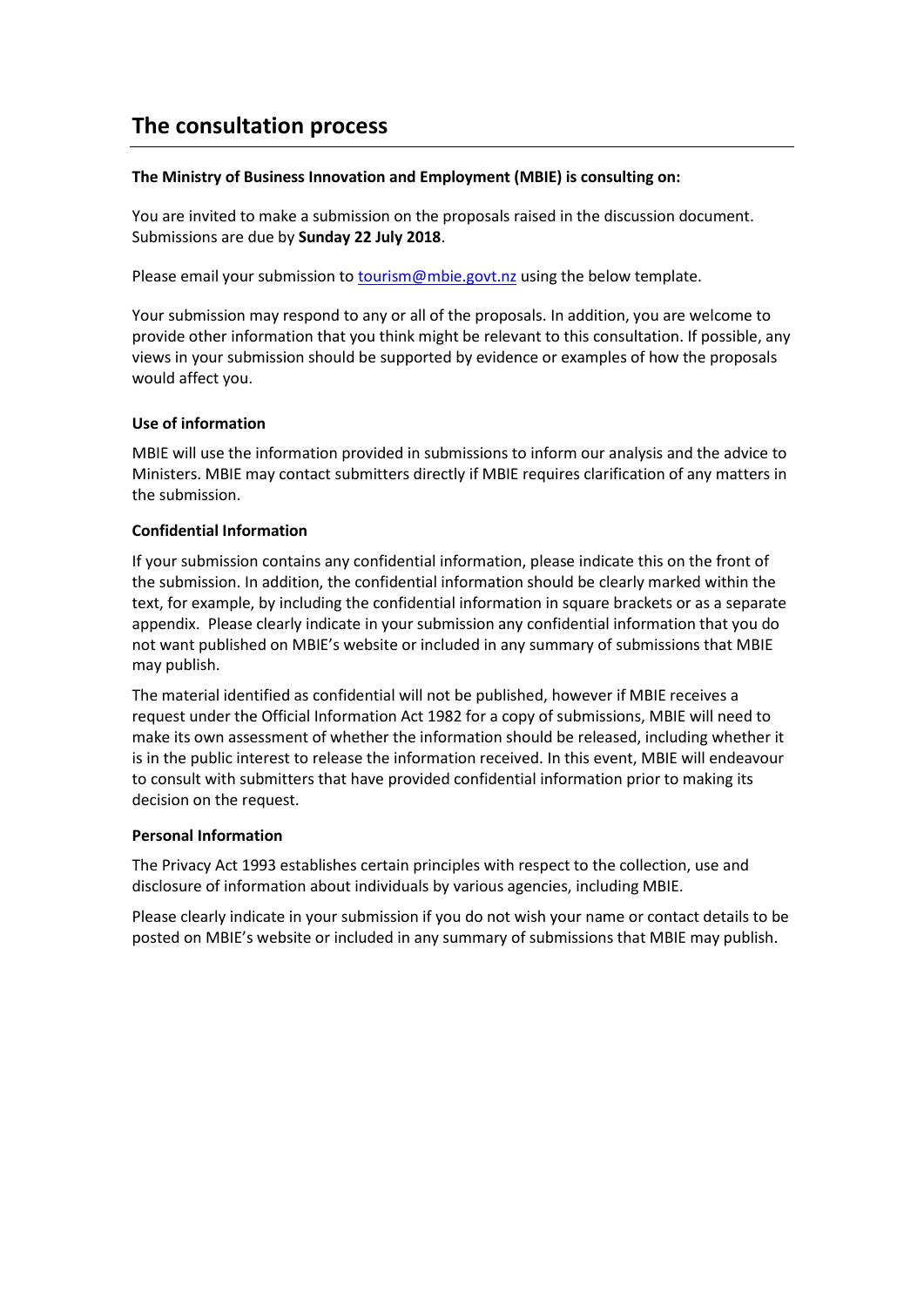## **Submitter information**

| Please tell us if you are submitting as a:                                                                                                                            |
|-----------------------------------------------------------------------------------------------------------------------------------------------------------------------|
| $\Box$ Private Individual                                                                                                                                             |
| $\Box$ Visa waiver traveller                                                                                                                                          |
| $\Box$ New Zealand visa holder                                                                                                                                        |
| $\Box$ New Zealand citizen or permanent resident                                                                                                                      |
| $\Box$ Individual industry stakeholder                                                                                                                                |
| $\Box$ Airline                                                                                                                                                        |
| $\Box$ Cruise                                                                                                                                                         |
| $\Box$ Travel/Tourism                                                                                                                                                 |
| $\Box$ Industry Association                                                                                                                                           |
| $\Box$ Airline                                                                                                                                                        |
| $\Box$ Cruise                                                                                                                                                         |
| $\Box$ Travel/Tourism                                                                                                                                                 |
| $\boxtimes$ Other                                                                                                                                                     |
| Please describe:                                                                                                                                                      |
| Canterbury Mayoral Forum, which comprises the Mayors/Chair of the 10 territorial                                                                                      |
| authorities in Canterbury (from Kaikōura to Waitaki) and the regional council. The                                                                                    |
| Mayoral Forum developed and oversees implementation of the Canterbury Regional                                                                                        |
| Economic Development Strategy (CREDS). See further: www.canterburymayors.org.nz                                                                                       |
| If you would like to provide your contact details please fill in the below. MBIE may contact you<br>if we need further clarification on any of your answers.          |
| Name: Mayors Lianne Dalziel (Chair) and Mayor Winston Gray (lead Mayor, Canterbury                                                                                    |
| Visitor Strategy, CREDS)                                                                                                                                              |
| <b>Organisation: Canterbury Mayoral Forum</b>                                                                                                                         |
| Name: Mayors Lianne Dalziel (Chair) and Winston Gray (lead Mayor, Canterbury Visitor                                                                                  |
| Strategy, CREDS)                                                                                                                                                      |
| <b>Organisation: Canterbury Mayoral Forum</b><br>Email address: secretariat@canterburymayors.org.nz                                                                   |
|                                                                                                                                                                       |
| Please indicate below if you do not wish your name/contact details to be posted on<br>MBIE's website or as part of any summary of submissions which MBIE may publish. |
| $\Box$ Do not publish my name/contact details.                                                                                                                        |

## **Proposed Introduction of International Visitor Conservation and Tourism Levy**

#### **1.1 Are there other costs and benefits derived from international visitors to New Zealand?**

The discussion document's commentary on conservation focuses very heavily on the role of the Department of Conservation. Whereas in fact there are many more players in the conservation space that need to be recognised. Regional and District Councils have a significant role in protecting and restoring our natural environment. We do this by supporting ecological projects, undertaking restoration projects, and providing pest, land and water management services, advice and support. Other organisations working to protect conservation values include the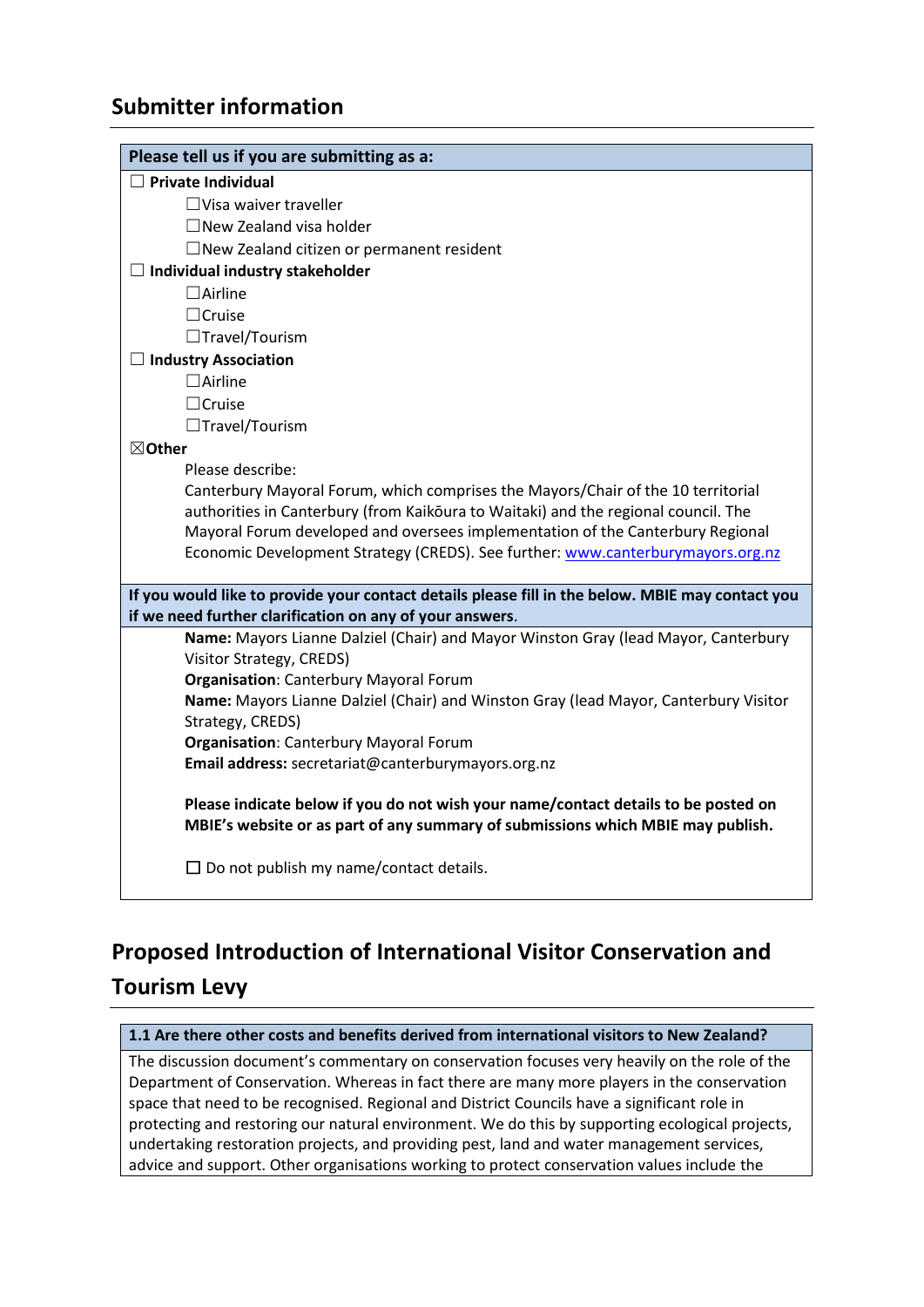Ministry for Primary Industries in preventing and managing harmful pests and diseases\*, Land Information New Zealand in managing large amounts of Crown-owned land, as well as local community groups and private landowners in protecting and maintaining local biodiversity and landscapes.

\*noting that MPI's border services are fully cost-recovered through the Border Clearance Levy, however many of its post-border biosecurity activities are not cost-recovered.

**1.2 What are your views on current funding arrangements for tourism infrastructure and conservation i.e. what are the constraints? How could users more effectively contribute to the costs they impose?**

A number of our councils are struggling to keep up with high visitor numbers due to their low population and rate-payer base. These smaller councils are shouldering the costs of tourism infrastructure with much of the benefit going towards visitors to the region.

The current level of funding available through the Tourism Infrastructure Fund is inadequate to address the costs that visitors are putting on local infrastructure. While we support a levy, this source of generation for funds will only make a difference if the total contribution to Local Government is increased dramatically. Current constraints include the total amount available, the rules around co-funding, the lack of support for maintenance and operation of facilities.

The contribution to the Government that tourists make through GST is sizeable, with only a small proportion supplied back to the regions. It is reasonable to expect that an amount equal to at least half that revenue would be returned to the communities who have carried the cost for the GST generation.

Greater use of 'user-pays' systems (such as entry fees, or levies/taxes on tourism-based activities) that return all revenue back to the communities in which they are generated would help alleviate these issues.

**1.3 Are there other costs and benefits of the IVL as a funding tool in relation to the funding issues above?** 

Further clarification is needed on how funding generated from the IVL will be distributed. Current models for distributing tourism infrastructure funding, such as the Tourism Infrastructure Fund, place an increased burden on already stretched Councils to make timeconsuming applications that may or may not be successful in generating funds. A more efficient and streamlined approach is needed.

**1.4 Do you agree with the criteria for a sustainable funding package?**

☒ **Yes**

☐ **No**

*Do you have any further comments?* Click here to enter text.

**1.5 Do you agree that an IVL is a useful component of such a package?**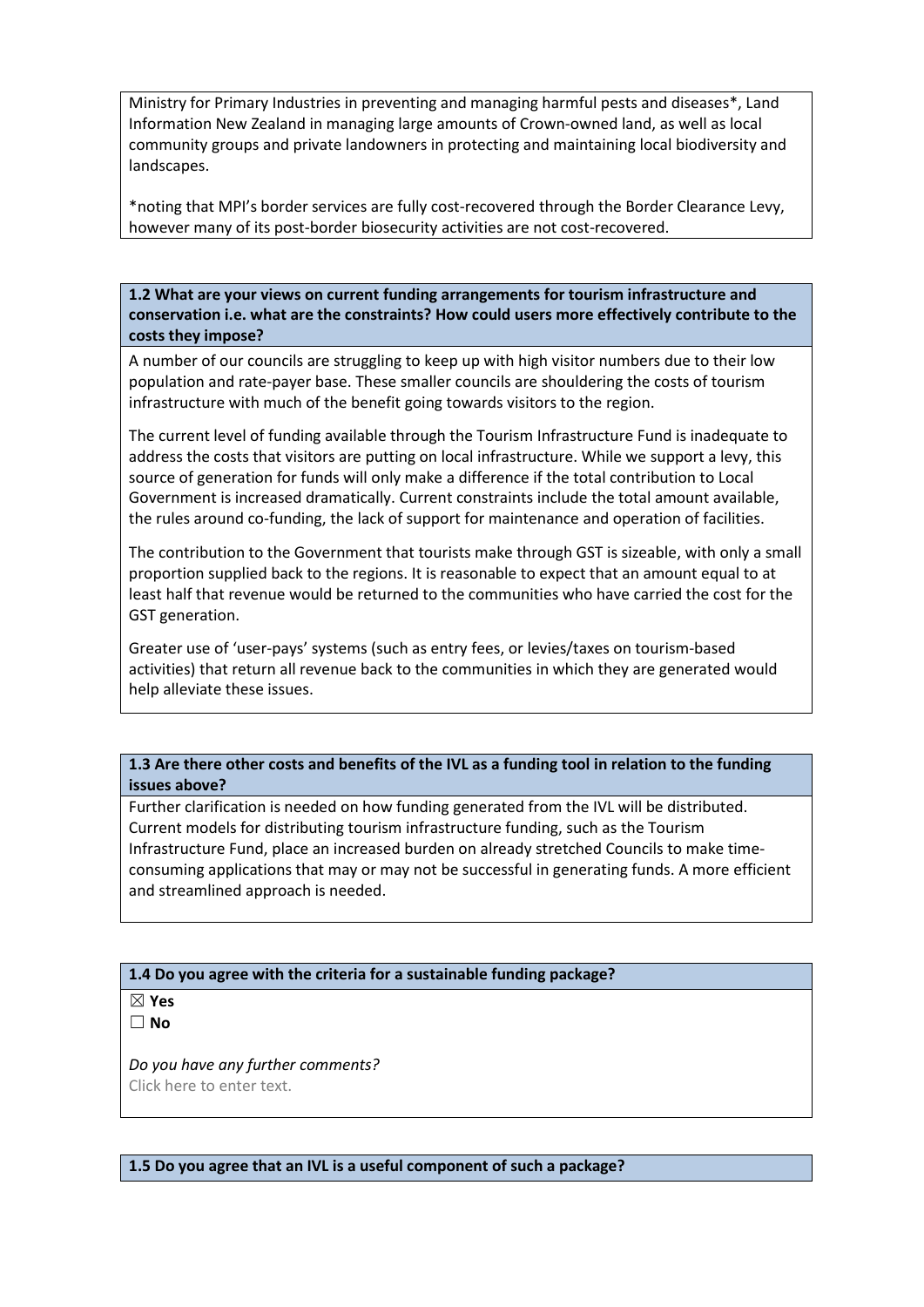#### ☒ **Yes**

☐ **No**

#### *Do you have any further comments?*

We agree with the analysis that the IVL is a blunt tool for generating funding for tourism infrastructure and conservation, and *should be considered as only one tool in the toolbox* to generate funding. It does not take into account the time a visitor spends in New Zealand or the amount of use/impact that a visitor has in tourism infrastructure and conservation. Collection of taxes/levies at the point-of-use (such as a bed tax for example) would help alleviate this impact, as well as the impact from domestic tourists (who benefit from tourism infrastructure but do not pay rates locally to contribute). The IVL should be part of a suite of tools that generates funding from those who use tourism infrastructure the most.

#### **1.6 What are other funding tools which ensure that people who use and enjoy infrastructure make a contribution to the costs?**

Other funding tools could include:

- A bed tax that includes Airbnb on both domestic and international visitors
- Increased direct cost recovery at tourism and conservation sites, such as access fees to walking tracks (recent increases by DoC of track fees for international users is an example of this)
- Disbursing greater amounts of GST generated within a region back to that region

#### **1.7 Do you have any comments on the potential cumulative impacts of the fee and levies, Electronic Travel Authority and IVL proposals under consultation on visitors or your industry?**

The Canterbury Regional Economic Development Strategy has a key program for Visitors to the Canterbury region. Our strategy is to target high-value visitors who travel throughout the year, and who will have a high-quality experience so that they stay throughout the region for longer periods of time, rather than rather than high-thoroughfare, low-quality tourist experiences. If a new levy will ensure funds are available to communities to ensure visitors continue to enjoy a high-quality experience, then this outweighs the negative of it being \$25-\$35 more expensive to come.

Further analysis on how New Zealand compares to other countries in regards to levies and taxes collected at the border is required. While New Zealand is perceived as an expensive destination due to its distance from other destinations, previous work by central government (during consultation on the Border Clearance Levy) shows that New Zealand's border charges are relatively low in comparison to other countries. Research into the perceptions of costs of travelling to New Zealand amongst various types of visitors would also help in determining potential impacts on visitors.

#### **2.1 Do you support the Government's proposed targeting mechanism?**

☐ **Yes**

☒ **No**

*Do you have any comments?*

While we agree with the analysis that a flat-rate fee would have a disproportionate impact on Australian and Pacific Island visitors, they still generate a cost on the services and amenities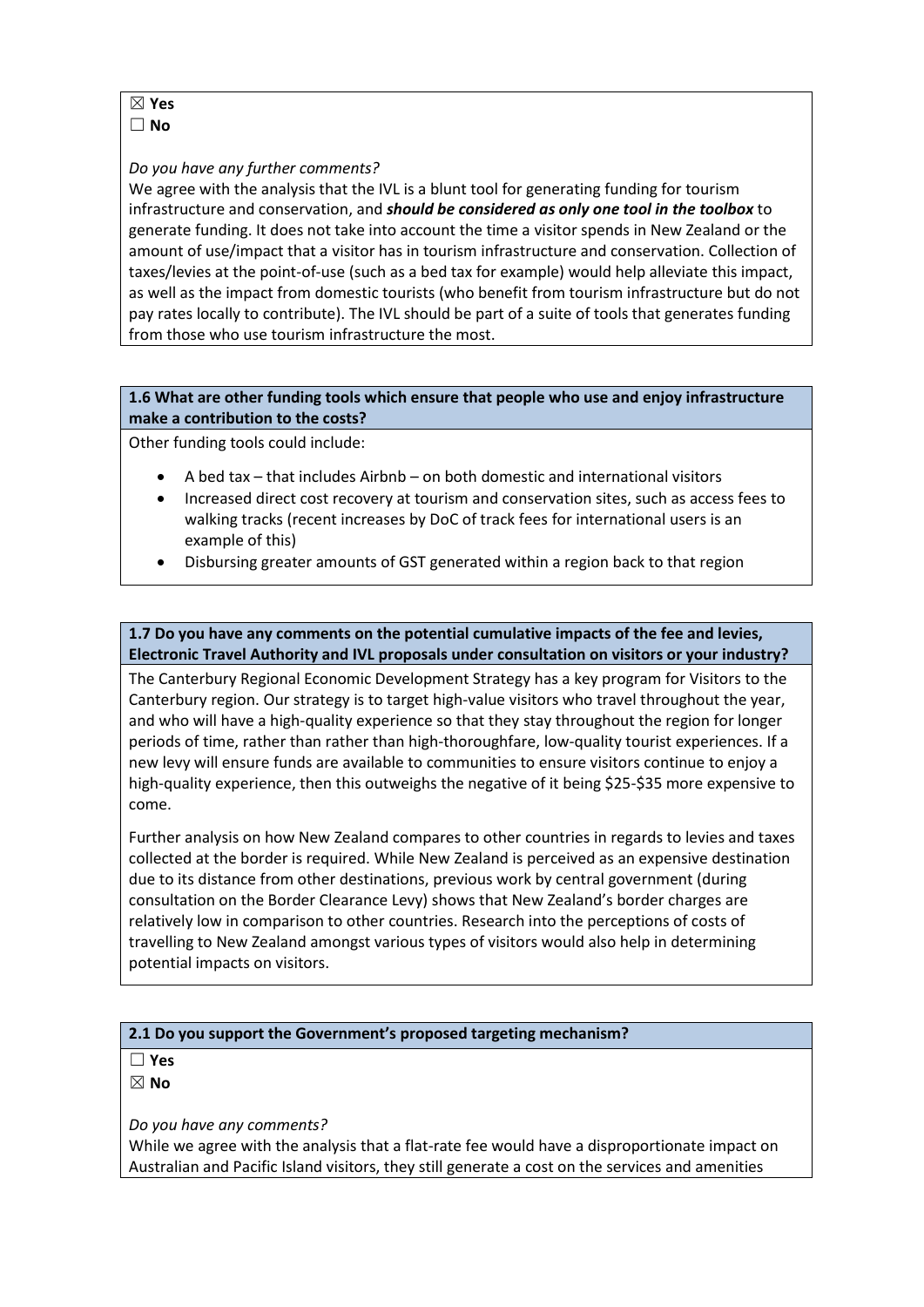provided through tourism infrastructure and conservation. Targeting of levies to support tourism infrastructure and conservation should be spread across the industry through a range of tools (such as a bed tax) rather than on a single point.

This further highlights the point raised in 1.5 that the IVL is a blunt tool and that a range of tools is required to more fairly generate funding from those receiving the greatest value from tourism infrastructure. A differential rate should be considered for Australian and Pacific island visitors.

#### **2.2 Are there other costs and benefits of exempting certain groups of travellers we should consider (e.g. Australians and Pacific Island visitors, crew travelling on aircraft and ships)?** As above

**2.3 Are there other classes of visitor that should be exempted from the IVL?**

No

**3.1 Are there other things that should be considered when selecting the collection mechanism? How might these support or alter the preferred approach?**

Further information on other collection options already considered would be useful to support any comment on this

#### **3.2 Are there other costs and benefits for the proposed mechanism, or alternatives?**

Further information on other collection options already considered would be useful to support any comment on this

#### **3.3 If the Government does not proceed with an ETA, would you support collection of an IVL by another means, or in a different form?**

Further information on other collection options already considered would be useful to support any comment on this

#### **4.1 What are the impacts of different rates likely to be?**

As per 1.7, further analysis on how New Zealand compares to other countries in regards to levies and taxes collected at the border is required. However, we would expect there would be little difference in impact between the lower and higher rates.

#### **4.2 Do you have a preferred rate?**

 $\square$  \$25

 $\square$  \$30

 $\square$ \$35

 $\boxtimes$  No preference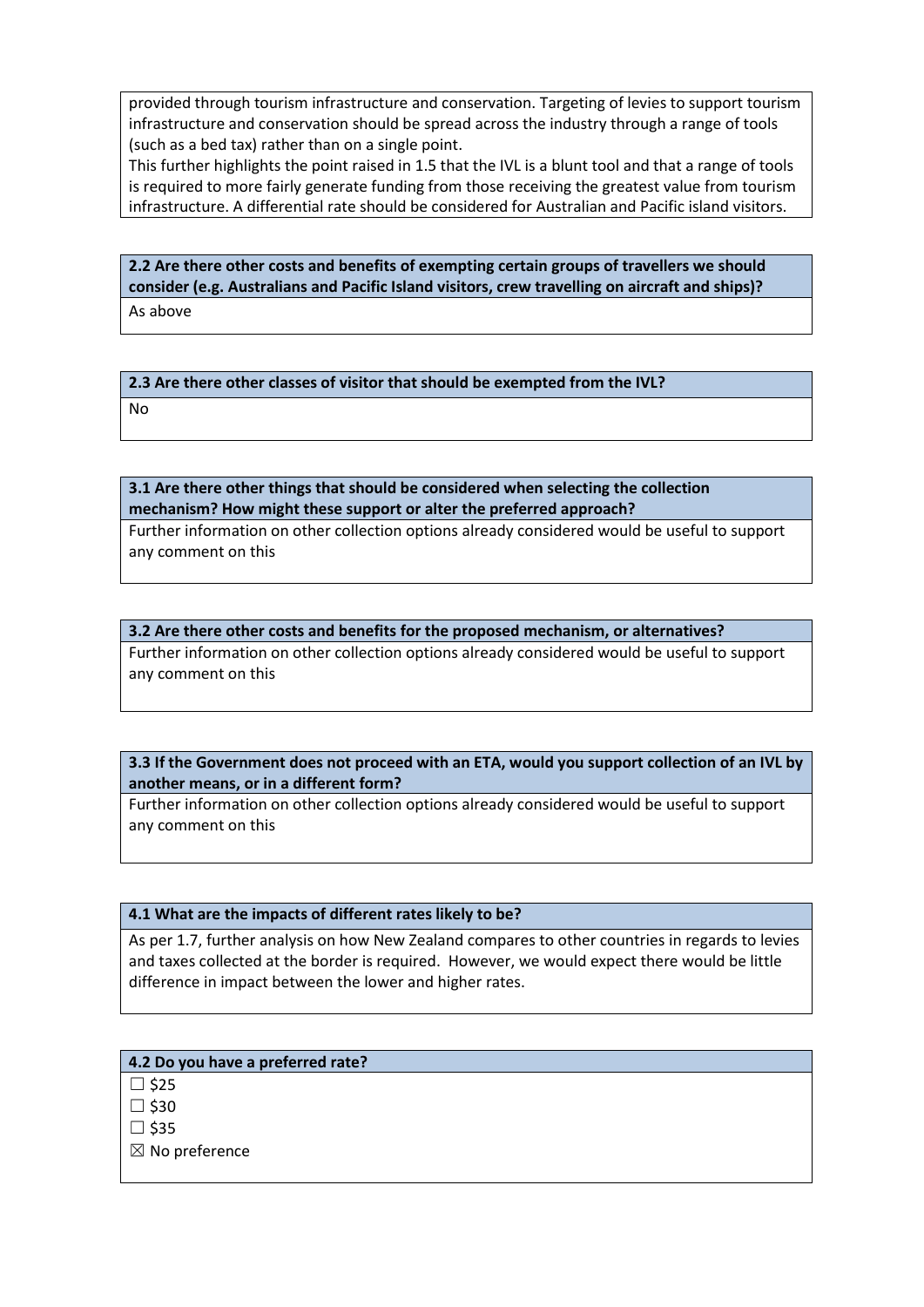*If you have a preferred rate, why?*

#### **5.1 What should be the funding share between tourism infrastructure and conservation? Why?**

Both have a relatively equal importance in driving tourism. Infrastructure is important in providing core services that visitors use, while Conservation is a main attraction to bring visitors to New Zealand in the first place. It is important to invest in and maintain both aspects. A flexible distribution of funds could be considered, providing a greater proportion to either tourism infrastructure or conservation based on immediate needs. However, whatever mechanism is used to distribute funding between the two sectors needs to be transparent and accountable.

#### **5.2 How would you define tourism infrastructure and conservation for the purposes of spending the IVL? For example, do you support using IVL revenue to:**

**a) Fund basic infrastructure used by visitors and/or residents?**

☒ **Yes**

☐ **No**

*Do you have any comments on the above?*

This must be a sustainable funding source, and cover ongoing operational expenditure to maintain and operate assets. Any IVL should support publicly funded visitor infrastructure and services, that are currently default funded by local rates and general taxation.

#### **b) Develop visitor attractions?**

☒ **Yes**

☐ **No**

#### *Do you have any comments on the above?*

Privately owned visitor attractions that can generate funding through direct cost recovery (such as entry fees) should have limited access to IVL revenue. Co-funding should be explored where appropriate

#### **c) Support conservation and bio biodiversity activity such as predator eradication, breeding programmes, native planting?**

☒ **Yes**

☐ **No**

*Do you have any comments on the above?* Click here to enter text.

#### **d) Protect the values of our wild places/iconic destinations including national parks and world heritage areas?**

☒ **Yes**

☐ **No**

*Do you have any comments on the above?*

Direct cost recovery (such as entry fees) should be explored where possible

#### **e) What else could the IVL revenue be spent on?**